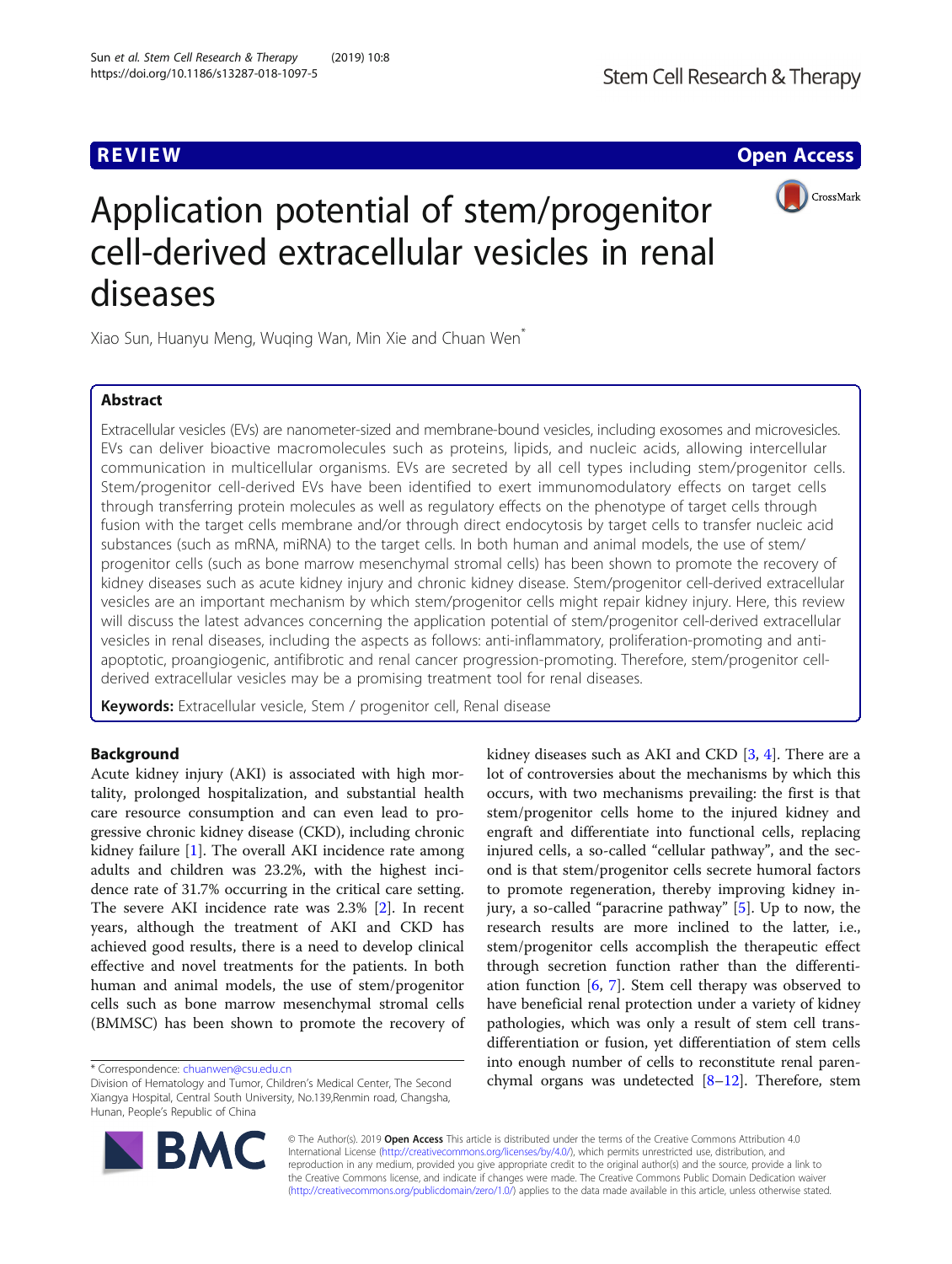cell implantation and differentiation are unlikely to occur, and its role in the repair of renal tissue is minimal [[5\]](#page-7-0).

The hypothesis that stem cells may exert their effects via releasing active factors seems reasonable, because stem cells release soluble factors such as growth factors, cytokines, chemokines, and bioactive lipids, and these substances can bring about a wide range of physiological effects [[13\]](#page-7-0). This hypothesis was first validated in mesenchymal stromal cells (MSCs), because MSC is the most widely studied stem cell type for treatment purpose. For example, MSC supernatant was found to independently promote renal tubular cell survival [\[9](#page-7-0)]. Recently, stem cells were found to release both soluble factors and specific extracellular vesicles (EVs). In 2009, mesenchymal stromal cell-derived EVs (MSC-EVs) were reported to protect the kidney from acute tubular injury [[14](#page-7-0)]. Therefore, stem/progenitor cell-derived EVs (SC-EVs) is an important mechanism by which stem cells might repair kidney injury.

Here, we briefly review the biological characteristics of EVs and the action mechanism of SC-EVs on target cells and detailedly discuss the application potential of SC-EVs in the treatment of renal diseases.

## Biological characteristics of EVs

Almost all cell types can secrete EVs containing cargoes (including proteins, lipids, and nucleic acids), and the EVs enter a variety of body fluids, such as blood, celiac fluid, pleural fluid, and articular fluid. The important functions of EVs include transferring signaling molecules to the distant cells via paracrine way to mediate intercellular communication, thereby participating in a variety of physiological and pathological processes (such as immune response, phenotype regulation, and angiogenesis). Therefore, EVs are considered to be important information carriers for regulating both gene expression and the phenotype of either adjacent or distal recipient cells through paracrine mechanisms [\[15](#page-7-0)], which in fact is also one of the important mechanisms underlying tissue/ organ repair.

EVs are found to mediate intercellular communication between stem cells and the injured cells. On the one hand, SC-EVs can act on the injured cells. For example, the mouse embryonic stem cell-derived EVs (ESC-EVs) can reprogram the hematopoietic progenitor cells through delivering both proteins and mRNA coding for several pluripotent transcription factors; however, RNase was found to inhibit the biological effects of ESC-EVs, leading to the failure of ESC-EVs to reprogram hematopoietic cells [\[16\]](#page-7-0). Additionally, the endothelial progenitor cell-derived EVs (EPC-EVs) can activate the angiogenesis program via transferring mRNA contained in the EVs (such as miR-126 and miR-296) [[17,](#page-7-0) [18](#page-7-0)]. These studies have identified that SC-EVs can alter gene expression in target cells via transferring proteins and nucleic acids. On the other hand, studies show that the injured cells secrete EVs that regulate the function of stem cells [[8,](#page-7-0) [9](#page-7-0), [19\]](#page-7-0). The injured cell-derived EVs can transfer specific signals to stem cells and trigger stem cell differentiation, which might be another underlying mechanism for the repair of pathological tissues. The stem cells and injured cells act on each other through EVs released by themselves to achieve bidirectional intercellular communication [\[20](#page-7-0)]. Therefore, the bidirectional intercellular communication of EVs may be an important mechanism for tissue/organ repair. In this article, we detailedly discuss the action of SC-EVs on the target cells in kidney.

# Action mechanism of SC-EVs on target cells Immune regulatory activity of SC-EVs

A variety of SC-EVs (such as embryonic stem cell-derived EVs, inducing pluripotent stem cell-derived EVs, adipose stem cell-derived EVs, neural stem cell-derived EVs) can mimic stem cells to exert immune regulatory activity [[21](#page-7-0)–[25](#page-7-0)]. For example, MSC-EVs were reported to inhibit the expression of IFN-γ in peripheral blood mononuclear cells in patients with type 1 diabetes mellitus, increase the production of anti-inflammatory factors (such as TGF-β, IL-10), decrease the number of Th17 cells, increase the regulatory T cells (Treg) count, and convert IFN-γ-producing T cells into anti-inflammatory T helper 2 (Th2), and inhibit the proliferation of B cells [[26](#page-7-0)–[28](#page-7-0)]. In addition, the exogenous SC-EVs were observed to affect the repair function of endogenous stem cells by regulating the inflammatory microenvironment. For example, in vitro experiments have shown that MSC-EVs can convert macrophages condition from M1 to M2 at the cellular level, then M2 macrophage-derived EVs could promote Treg cells' formation, thereby establishing an anti-inflammatory microenvironment suitable for endogenous stem cells' function [[29](#page-7-0)]. Therefore, the evidences from the above studies can serve as basis for the application of SC-EVs in kidney diseases.

# Regulatory effect of SC-EVs on cell phenotype

SC-EVs have also been identified to exert regulatory effect on the phenotype of target cells through transferring nucleic acid substances (such as mRNA, miRNA) to the target cells  $[16-18, 30-33]$  $[16-18, 30-33]$  $[16-18, 30-33]$  $[16-18, 30-33]$  $[16-18, 30-33]$  $[16-18, 30-33]$  $[16-18, 30-33]$  $[16-18, 30-33]$ . For example, by highthroughput RNA sequencing and functional analysis, it was demonstrated that the high expression of miR-145 in the umbilical cord MSC-EVs reduced scar formation due to inhibition of fibroblast proliferation via inhibiting TGF-β2/SMAD2 pathway [[34\]](#page-7-0). Regulatory effect of SC-EVs on cell phenotype might be another underlying mechanism for the repair of kidney tissues, and we will detailedly discuss the application potential of SC-EVs in renal diseases via the effect as follows.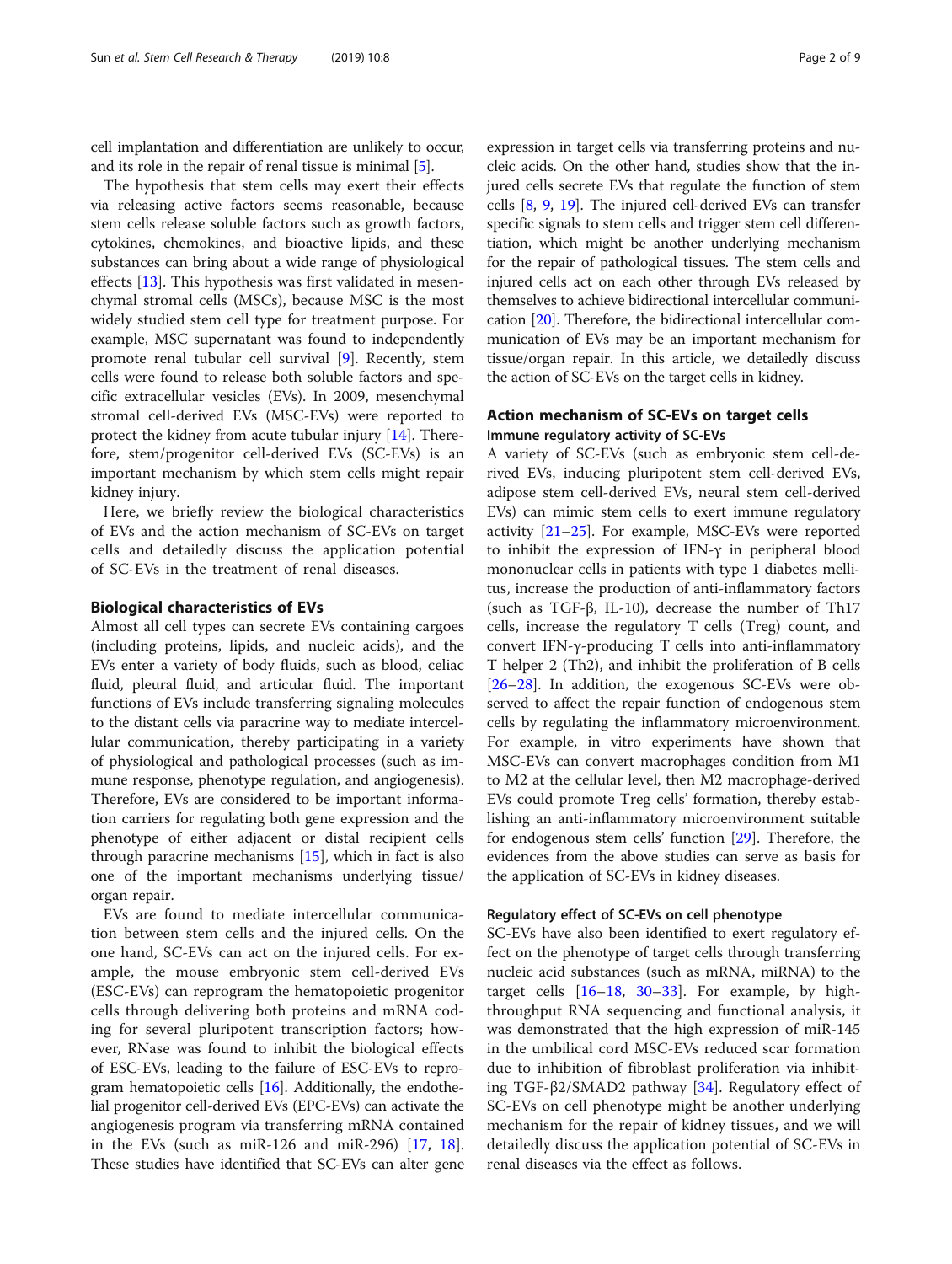# <span id="page-2-0"></span>Therapeutic potentials of SC-EVs for kidney diseases

The SC-EVs are delivered to the kidney tissues via intraperitoneal, arterial, venous, intrathecal, intraosseous, or renal subcapsular injections. They exert a series of renoprotective and regenerative effects on the injured tissues through different paracrine mechanisms, including immunosuppression and immunomodulation, promotion on proliferation and differentiation, anti-apoptosis, proangiogenesis, and anti-fibrosis [\[35\]](#page-7-0). In spite of the beneficial effect of SC-EVs on kidney diseases, endogenous SC-EVs have also been shown to exert harmful effect on certain renal diseases or even aggravate disease progression, for example, renal cancer stem cell-derived EVs (RCSC-EVs) have been found to promote tumor growth and metastasis. Collectively, we summarize the latest studies on therapeutic potentials of SC-EVs for kidney diseases (Fig. 1, Table [1\)](#page-3-0).

### Anti-inflammatory effects

On early AKI stage, SC-EVs have shown potent anti-inflammatory potentials in rodent kidney disease models.

For example, in experimental anti-Thy1.1 glomerulonephritis, EPC-EVs were found to localize within injured glomeruli, and further studies have shown that EPC-EVs treatment protected the podocyte marker synaptophysin and the endothelial cell antigen (RECA-1) and inhibited Thy1.1 antibody/complement-induced cell apoptosis and the deposition of C5b-9/C3 in mesangial cell, thereby protecting renal function (Fig. 1, Table [1](#page-3-0)) [[36](#page-7-0)]. Additionally, in ischemia reperfusion-induced AKI mouse model, C-C motif chemokine receptor 2 (CCR2) enriched in MSC-EVs was found to inhibit CCL2-mediated macrophage activity and the complement-related proteins (CD59, C5, C3, and C4A) released by MSC-EVs were found to contribute to the phagocytosis of apoptotic cells and protection against early renal injury (Table [1](#page-3-0)) [\[37\]](#page-7-0).

On advanced AKI stage, the molecules released by SC-EVs have been found to promote renal tissue repair through acquired immune response  $[38, 39]$  $[38, 39]$  $[38, 39]$  $[38, 39]$ . For example, in cisplatin-induced AKI mouse model, human umbilical cord MSC-derived EVs (hucMSC-EVs) were found to upregulate autophagy-related gene (ATG5/ ATG7) expression in renal TEC, reduce the production



Fig. 1 Effects of stem/progenitor cell-derived extracellular vesicles in renal diseases. The stem/progenitor cell-derived extracellular vesicles exert a series of renoprotective and regenerative effects on the injured tissues through different paracrine mechanisms in renal diseases, but they have also been shown to exert harmful effect on certain renal diseases or even aggravate disease progression. The effects include the aspects as follows: anti-inflammatory, proliferation-promoting and anti-apoptotic, proangiogenic, antifibrotic, and renal cancer progression-promoting. EV, extracellular vesicles; EC, endothelial cells; TEC, tubular epithelial cells; USC, urine-derived stem cells; hucECFC, human umbilical cord bloodderived endothelial cell colony-forming cells; EPC, endothelial progenitor cells; MSC, mesenchymal stromal cells; GlMSC, MSCs derived from the glomeruli; hucMSC, human umbilical cord MSCs; MSC-CM, mesenchymal stem cell-derived conditioned medium; HLSC-EV, human liver stem cell-derived extracellular vesicles; huMSC, human adult mesenchymal stem cells; BMMSC, bone marrow-derived mesenchymal stem cells; ASC, adipose stem cells; BMC, bone marrow cells; RCSC, renal cancer stem cells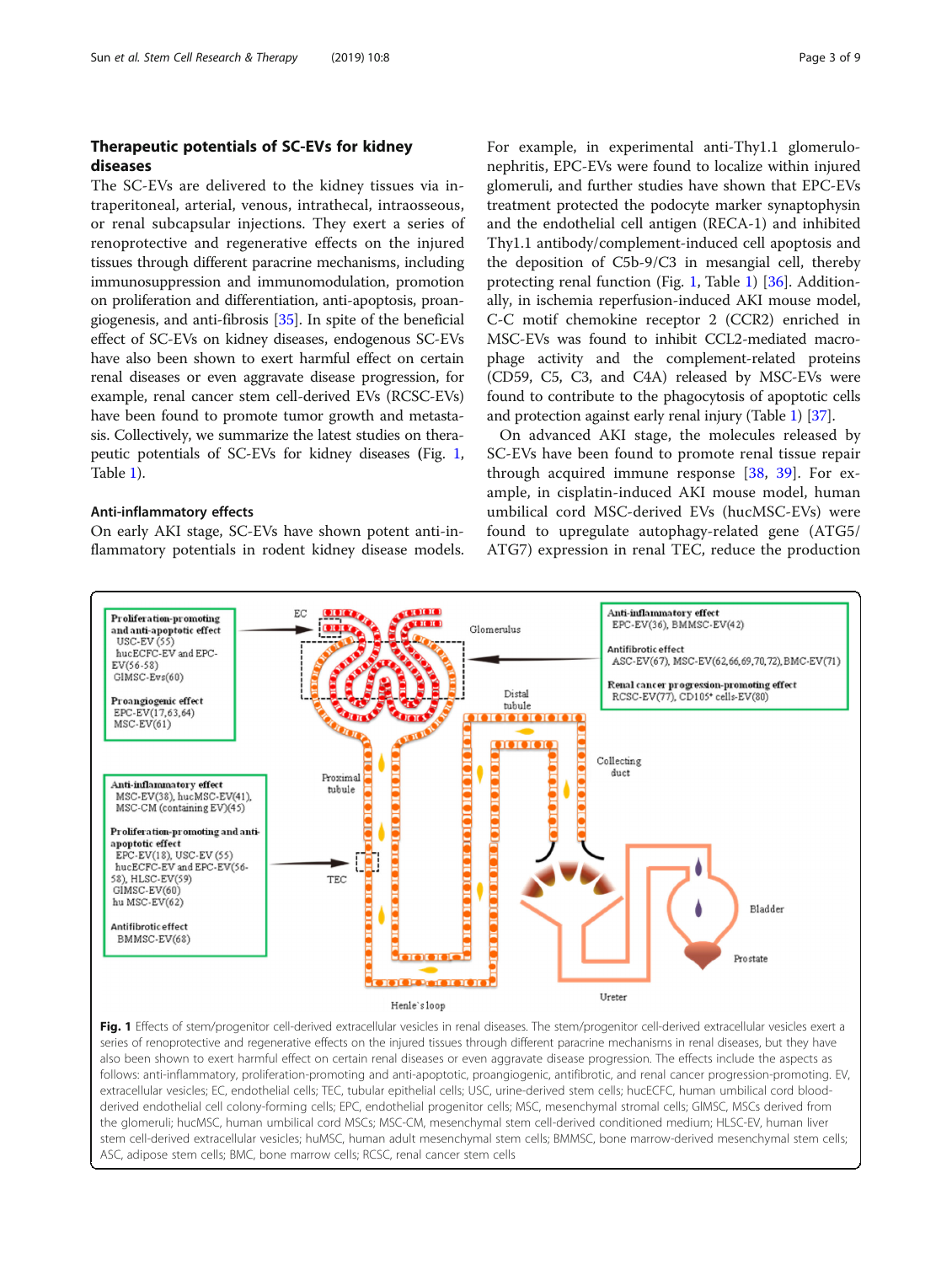<span id="page-3-0"></span>

|  |  |  | Table 1 The application potential of stem/progenitor cell-derived extracellular vesicles in kidney diseases |  |  |  |  |
|--|--|--|-------------------------------------------------------------------------------------------------------------|--|--|--|--|
|--|--|--|-------------------------------------------------------------------------------------------------------------|--|--|--|--|

| Stem cell type<br>releasing EVs | Animal models                                                            | Transferring materials                                                                           | Target cells                      | Biogenesis mechanisms                                                                               | Biological effects                                                | References  |
|---------------------------------|--------------------------------------------------------------------------|--------------------------------------------------------------------------------------------------|-----------------------------------|-----------------------------------------------------------------------------------------------------|-------------------------------------------------------------------|-------------|
| EPC                             | Anti-Thy1.1<br>glomerulonephritis<br>rat model                           | miRNA                                                                                            |                                   | Inhibit leukocyte<br>infiltration and mesangial<br>cell activation                                  | Improve kidney<br>function                                        | $[36]$      |
|                                 | IRI rat model                                                            | miRNA<br>(miR-126 and miR-296)                                                                   | Hypoxic renal<br>resident cells   | Alter the proliferative<br>phenotype of hypoxic renal<br>resident cells and promote<br>angiogenesis | Protect the kidney<br>from ischemic acute<br>injury               | [18, 51]    |
|                                 | SCID mice                                                                | mRNA associated with<br>NOS and PI3K/AKT                                                         | ECs                               | Activate the PI3K/AKT<br>signaling pathway                                                          | Trigger<br>neovascularization,<br>promote angiogenesis            | $[17]$      |
| <b>BMMSC</b>                    | IRI rat model                                                            | miR-218                                                                                          | Injured ECs                       | Enhance endothelial cell<br>migration and stimulate<br>a reparative phenotype                       | Treat microvascular<br>endothelial injury                         | [64]        |
|                                 | IRI rat model                                                            | Chemokine receptors<br>and complement-<br>related proteins                                       | Macrophage and<br>apoptotic cells | Inhibit macrophage activity<br>and promote phagocytosis<br>of apoptotic cells                       | Prevent early<br>renal injury                                     | $[37]$      |
|                                 | Rat renal transplant<br>model for acute<br>rejection                     | EVs                                                                                              |                                   | Induce accumulation of T<br>cells and B cells in<br>renal tissue                                    | Immunomodulatory of<br>the immune system                          | [41]        |
|                                 | IRI rat model                                                            | Adhesion molecules,<br>mRNA and miRNA                                                            | <b>TECs</b>                       | Reduce TECs apoptosis<br>and increase TFCs<br>proliferation                                         | Protect from AKI<br>and from subsequent<br>chronic renal damage   | [62]        |
|                                 | Type 2 diabetic<br>mice and insulin-<br>resistant diabetic<br>mice model | EVs                                                                                              | <b>TECs</b>                       | Suppress the EMT of TECs                                                                            | Attenuated renal<br>fibrosis                                      | [68]        |
|                                 | UUO mouse<br>model                                                       | miRNA                                                                                            | Proximal TECs                     | Enhanced inhibition of<br>$TGF-\beta 1$ -induced EMT                                                | Improve renal function                                            | [66]        |
|                                 | UUO mouse<br>model                                                       | miRNA-let7c                                                                                      | Damaged kidney<br>cells           | Reduce collagen<br>accumulation and fibrotic-<br>related gene expression                            | Alleviate kidney<br>fibrosis                                      | [80]        |
| hWJMSC                          | IRI rat model                                                            | miRNA                                                                                            | <b>ECs</b>                        | Inhibit the expression of<br>CX3CL1 and reduce the<br>quantity of CD68 <sup>+</sup><br>macrophages  | Ameliorate renal injury<br>in both the acute and<br>chronic stage | $[43]$      |
| <b>USC</b>                      | Type I diabetic<br>rat model                                             | Growth factors, $TGF-\beta1,$<br>angiopoietin, and<br>BMP-7                                      | ۰                                 | Inhibit podocyte<br>apoptosis and promote<br>vascular regeneration<br>and cell survival             | Prevent kidney injury<br>from diabetes                            | $[55]$      |
| <b>ECFC</b>                     | IRI rat model                                                            | miR-486-5p                                                                                       | ECs                               | Target at PTEN/Akt<br>pathway                                                                       | Protect the kidney<br>from IRI injury                             | $[56 - 58]$ |
| <b>HLSC</b>                     | SCID mouse model<br>of AKI                                               | EVs                                                                                              | Tubular cell                      | Stimulate proliferation<br>and inhibit cell apoptosis                                               | Promote AKI recovery                                              | $[59]$      |
| GIMSC                           | IRI rat model                                                            | miRNAs                                                                                           | <b>TECs</b>                       | Activate TEC proliferation                                                                          | Promote the recovery<br>of AKI                                    | [60]        |
| <b>RCSC</b>                     |                                                                          | HLA-G, costimulatory<br>molecules and<br>adhesion molecules                                      | DCs                               | Suppress immune<br>response                                                                         | Tumor immune escape<br>and immune tolerance                       | [76]        |
|                                 |                                                                          | Genes associated with<br>matrix remodeling, cell<br>migration, tumor growth,<br>and angiogenesis | <b>MSCs</b>                       | Induce a pro-tumorigenic<br>phenotype                                                               | Promote tumor<br>growth                                           | $[77]$      |
| <b>RCSC</b><br>$(CD105+$ cells) | SCID mice                                                                | Proangiogenic mRNA<br>and miRNA                                                                  | Epithelial cells<br>and ECs       | Trigger angiogenesis<br>and promote the<br>formation of<br>premetastatic niche                      | Promote renal cancer<br>progression and lung<br>metastases        | $[79]$      |

EVs extracellular vesicles, EPC endothelial progenitor cells, MSC mesenchymal stromal cells, BMMSC bone marrow-derived mesenchymal stem cells, hWJMSC human Wharton-Jelly MSCs, USC urine-derived stem cells, ECFC endothelial colony-forming cells, HLSC human liver stem cells, GIMSC MSCderived from the glomeruli, RCSC renal cancer stem cells, IRI ischemia-reperfusion injury, SCID severe combined immunodeficient, UUO unilateral ureteral obstruction, AKI acute kidney injury, NOS nitric oxide synthase, BMP-7 bone morphogenetic protein-7, ECs endothelial cells, TECs tubular epithelial cells, DCs dendritic cells, EMT epithelial-mesenchymal transition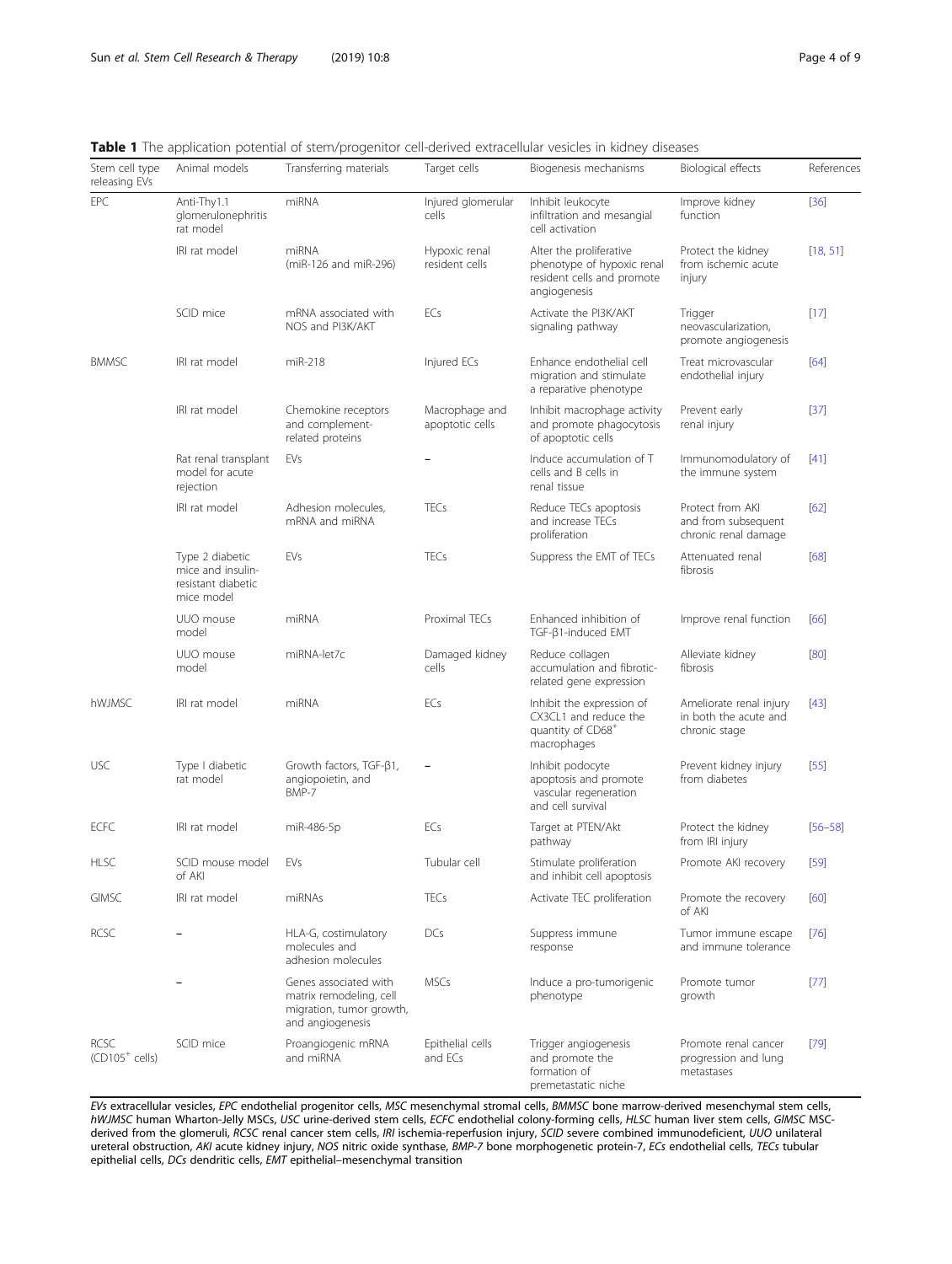of inflammatory factor TNF-α and IL1-β, and increase the number of renal tubular anti-apoptotic protein, thereby attenuating renal injury (Fig. [1\)](#page-2-0) [[40](#page-7-0)]. Additionally, in a rat renal transplant model for acute rejection, BMMSC-EVs were found to induce accumulation of T cells and B cells in renal tissues, decrease the number of NK cells, and de-crease TNF-α expression (Fig. [1](#page-2-0), Table [1\)](#page-3-0) [\[41](#page-7-0)].

It is worth noting that there are also reports about the harmful effect of EV-derived cytokines on renal repair. On early AKI stage, the bioactive substances (cytokines, growth factors, and lipid mediators) released by EVs were found to increase apoptosis of tubular epithelial cells and endothelial injury, thus worsening tissue damage through activation and recruitment of neutrophils, M1 type macrophages, and other lymphocytes [\[39\]](#page-7-0). For example, in the toxicant-induced AKI model, the use of BM-MSC was found to result in the increase of a large number of granulocytes and aggravation of renal injury [[42](#page-7-0)].

Besides on AKI, large amounts of data have also shown the biological effects of SC-EVs on CKD in both humans and animal models. CX3CL1 chemokine is the ligand of CX3CL1 receptor on macrophages and T cells. Studies have shown the reduced expression of CX3CL1 in AKI rats and the attenuation of AKI induced by the neutralization effect of CX3CL1 (Table [1\)](#page-3-0) [[43,](#page-7-0) [44\]](#page-7-0). It is worth noting that long-term administration of human MSC-conditioned medium (containing EVs) in a rat model of established CKD is associated with increased expression of CX3CL1 in TEC, indicating its beneficial effect on TEC repair [[45\]](#page-7-0). Moreover, studies on CKD patients have demonstrated the significant therapeutic effect of MSC-EV treatment evidenced by significant improvement in a series of evaluation indicators (such as glomerular filtration rate, urinary albumin to creatinine ratio, serum uric acid, and serum creatinine levels); the analysis on the CKD patients' renal pathology showed an increase in the number of renal progenitor cells (i.e., CD133/Ki-67 renal tubular cells) in the MSC-EV treatment group as compared with the control group, indicating that the regeneration process of progenitor cells in the injured kidney has been initiated by MSC-EVs [\[46\]](#page-8-0).

#### Proliferation-promoting and anti-apoptotic effects

Several types of renal injury are all characterized by renal TEC damage and dysfunction and loss of endothelial cells [[47,](#page-8-0) [48\]](#page-8-0). Therefore, the functional recovery of renal TEC and vascular endothelial cells is crucial for the repair of renal injury. Several studies have shown that EVs released by exogenous stem cells/precursor cells and renal resident cells exert repair activity on toxic or ischemic kidney injury [[49,](#page-8-0) [50](#page-8-0)].

EPC-EVs protected against progression of renal ischemia-reperfusion injury into CKD by inhibiting capillary rarefaction and glomerulosclerosis [[18](#page-7-0)]. The protective effect of EPC-EVs is achieved mainly through transfer of angiogenic miRNA (miR-126 and miR-296) to hypoxic renal resident cells and alteration of their proliferative phenotype (Fig. [1,](#page-2-0) Table [1](#page-3-0)) [[18](#page-7-0), [51](#page-8-0)]. EPC-EVs were found to affect endothelial cells as well as renal tubular cells [[52,](#page-8-0) [53\]](#page-8-0). For example, in AKI rat model, labeled EPC-EVs were found in tubular epithelial cells (TEC) after tail vein injection, which also exhibited proliferationpromoting activity in vitro  $[18]$  $[18]$ . Moreover, in type I diabetic rat model, urine stem cell-derived EVs (USC-EVs) were shown to protect podocytes and inhibit apoptosis of renal TEC, inhibit the overexpression of Caspase-3, and promote the proliferation of glomerular endothelial cells (ECs). The growth factors, TGF-β1, angiopoietin, and bone morphogenetic protein-7 contained in USC-EVs, were shown to promote angiogenesis and cell survival (Fig. [1](#page-2-0), Table [1](#page-3-0)) [[54,](#page-8-0) [55\]](#page-8-0).

Studies on ischemic AKI mouse model have demonstrated that intravenous injection of EVs of human umbilical cord blood-derived endothelial cell colonyforming cells and highly proliferative and angiogenic EPC could attenuated renal injury through improvement in the necrosis and of apoptosis of renal TEC; moreover, these EVs containing miR-486-5p were found to target at PTEN/Akt pathway through transferring miRNA to ECs, leading to reduction in renal PTEN level and activation of Akt, thereby protecting kidney against ischemia reperfusion injury (IRI) (Fig. [1](#page-2-0), Table [1\)](#page-3-0) [[56](#page-8-0)–[58\]](#page-8-0). Additionally, studies have confirmed the therapeutic efficacy of other stem cell (e.g., MSC, human liver stem cells)-derived EVs for AKI and other kidney injury (Fig. [1](#page-2-0), Table [1\)](#page-3-0) [\[59](#page-8-0)].

Besides exogenous SC-EVs, endogenous renal stem/ progenitor cell-derived EVs also have beneficial effects in repairing kidney damage. For example, MSCs derived from the glomeruli (GlMSC)-EVs were noted to improve renal function and attenuate ischemic injury by activating TEC proliferation, and this effect was mediated by miRNAs via GlMSC-EV transferring, and these miRNAs are involved in a variety of biological processes including cell communication, nucleic acid metabolism, and regulation of gene expression, triggering pro-regenerative process of TEC (Fig. [1,](#page-2-0) Table [1](#page-3-0)) [\[60](#page-8-0)]. This study further confirms the previous conclusion that nephrogenic MSC-EVs as carriers of proangiogenic signals contribute to recovery from AKI following IRI [\[61](#page-8-0)].

In conclusion, EVs from renal resident cells and exogenous stem/progenitor cells contribute to kidney repair after toxic or ischemic renal injury, whereas there are differences between the two types of EVs in biological activities. For example, the renoprotective effects of MSC-EVs released by renal resident cells were noted to be lower than that of exogenous MSC-EVs. Moreover, in IRI-induced AKI rat model, the renoprotective effect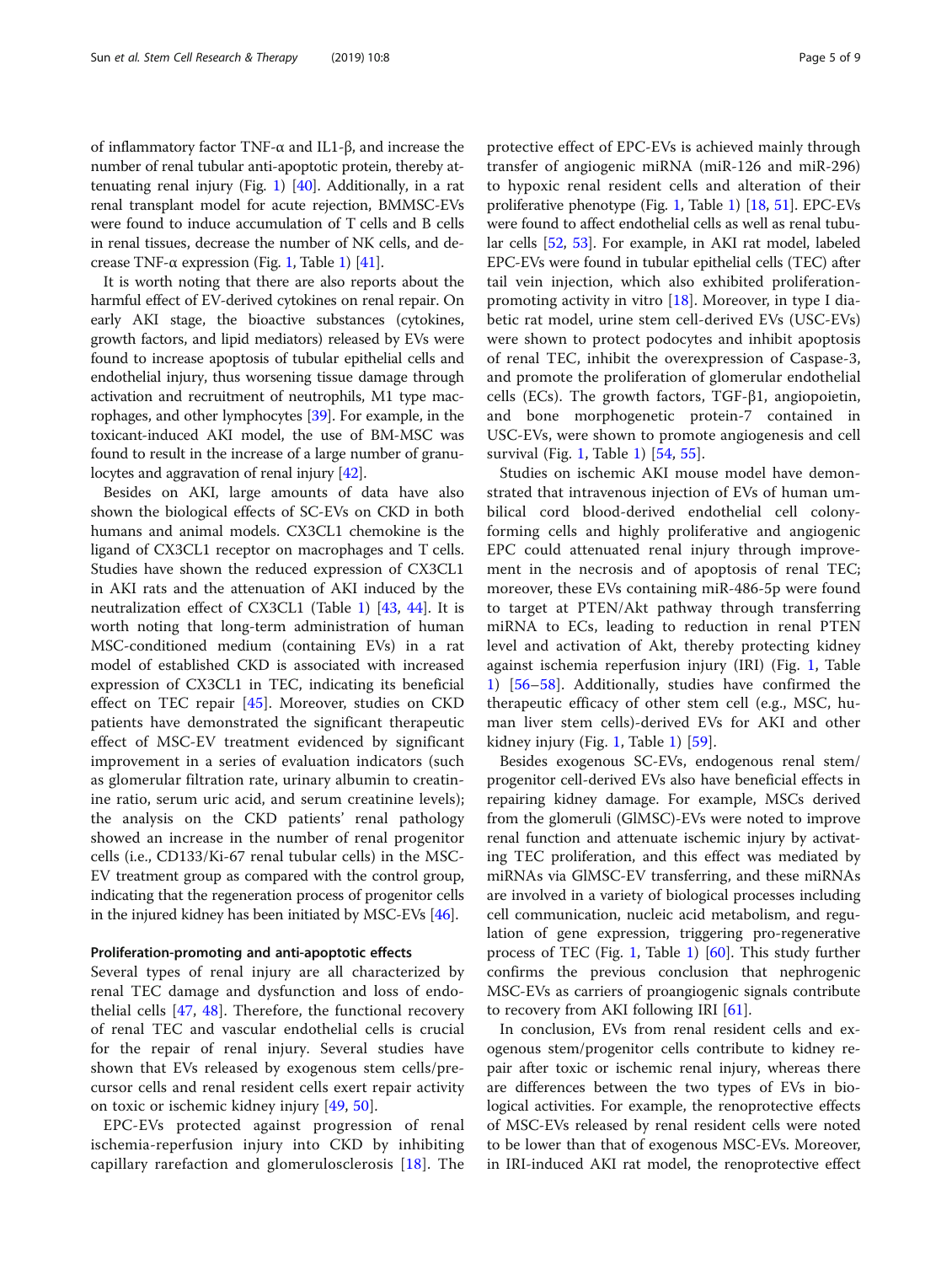of renal tubular CD133<sup>+</sup>cell-derived EVs (T-CD133<sup>+</sup>-EVs) was significantly lower than that of GlMSC-EVs [[60\]](#page-8-0), and human MSC-EVs via intravenous injection were noted to reduce TEC apoptosis and increase TEC proliferation, but no similar biological effect was noted for fibroblast-derived EVs (Fig. [1](#page-2-0), Table [1\)](#page-3-0) [\[62](#page-8-0)]. Therefore, the different biological activities of these EVs remain to be studied further.

# Proangiogenic effects

The neovascularization plays an important role in kidney repair, with renal ECs playing a key role in this process. Numerous data have shown that EVs could initiate reprogram, induce angiogenesis phenotype formation, and enhance migration ability, thus promoting neovascularization by transferring its cargoes (e.g., bioactive molecules, specific mRNA, and miRNA) into ECs. For example, in patients with AKI associated with sepsis, intravenously injected EPC-EVs could reach into ECs and TEC, with posing direct effect on TECs in the presence of hypoxia (Fig. [1\)](#page-2-0) [\[63\]](#page-8-0). Additionally, EVs of human vascular progenitor cells derived from renal arteries express endothelial-like phenotype, and in hypoxia-induced renal microvascular network injury model, high level of miR-218 transferred by these EVs was shown to enhance the migration of ECs after IRI (Fig. [1](#page-2-0), Table [1](#page-3-0)) [[64\]](#page-8-0). The miRNAs released by EPC-EVs (such as miR-126 and miR-296) have been shown to promote angiogenesis by reprogramming renal resident cells [[18\]](#page-7-0). In addition, subcutaneous injection of EPC-EVs and matrigel matrix in mice with severe combined immunodeficiency disease was shown to transfer mRNA associated with nitric oxide synthase (NOS) and the PI3K/AKT signaling pathway to ECs, triggering neovascularization in human tubular vascular endothelial cells (Fig. [1,](#page-2-0) Table [1](#page-3-0)) [[17\]](#page-7-0). After co-culturing with injured ECs, EVs released by human renal artery progenitor cells after undergoing radical nephrectomy were shown to enhance the migration ability of the injured ECs [[64](#page-8-0)]. Therefore, these studies have demonstrated the feasibility of applying EVs derived from angiogenic progenitor cells for treatment of microvascular endothelial injury.

# Antifibrotic effects

EVs have been shown to exert protective effect in fibrotic pathological process in chronic renal inflammation [\[65,](#page-8-0) [66\]](#page-8-0). Many SC-EVs (such as adipose stem cellderived EVs, MSC-EVs) were found to have anti-fibrotic effects, leading to attenuated renal fibrosis (Fig. [1](#page-2-0), Table [1\)](#page-3-0) [\[67](#page-8-0), [68](#page-8-0)]. It is worth noting that upregulation of miRNA in extracellular vesicles by erythropoietin (EPO) may contribute to their enhanced renal protective effect [[66\]](#page-8-0). For example, in UUO-induced renal tubular interstitial fibrosis mouse model, EPO was shown to promote

the release of miR-144 in bone marrow cell-EVs, and these miR-144 targeted to tPA gene and then inhibited tPA/MMP9-mediated proteolysis network and blocked entrance of MMP9 into the mouse kidney so as to exert the protective effects of bone marrow cell-EVs on renal tubule basementmembrane [\[69](#page-8-0), [70](#page-8-0)]. Additionally, in ischemia reperfusion-induced chronic kidney injury model, MSC-EVs were shown to reduce renal fibrosis (Fig. [1](#page-2-0)) [\[62](#page-8-0), [71\]](#page-8-0). For example, in CKD rat model, EPOpretreated MSC-EVs were shown to alleviate TGF-β1 induced fibrosis [[66\]](#page-8-0). In the same model, EPO-treated EVs were enriched with gene-targeting miRNAs (miR-133b-3p, miR-294, miR-299, miR-499, miR-302, and miR-200), and these miRNAs have been shown to involve in mitochondrial apoptosis, oxidative stress pathways, and TGF-β and E cadherin pathway of mediating the epithelial-mesenchymal transition  $[66, 72]$  $[66, 72]$  $[66, 72]$  $[66, 72]$  $[66, 72]$ . In fact, MSC-EVs co-cultured with EPO were observed with greater anti-fibrotic effects both in vivo and in vitro in UUO model than that cultured alone (Fig. [1,](#page-2-0) Table [1](#page-3-0)) [[66\]](#page-8-0). Therefore, EPO-treated SC-EVs may be important tools to exert protective effect in fibrotic pathological process via antifibrotic effects.

# Renal cancer progression-promoting effects

The tumor microenvironment is a complex cellular environment in which the tumor exists along with immune cells, fibroblasts, signaling molecules, and the extracellular matrix. Positive cell communication occurs between cancer cells and the adjacent cells (including infiltrating immune cells and stromal cells) in the microenvironment, and this intercellular communication is associated with multiple pathological processes including tumor establishment, progression, metastasis, and recurrence, thereby either promoting or inhibiting the pathological process of tumor [\[73\]](#page-8-0). EVs are considered to involve in signal transduction process between cancer cells and the adjacent cells [\[74\]](#page-8-0). Moreover, EVs are considered to be a novel complex mechanism of cell communication within the tumor microenvironment, and EVs released from tumor stem cells have been shown to achieve information communication through activating immune tolerance, cell proliferation, angiogenesis, metastasis formation, or other means [\[75\]](#page-8-0).

In renal cancer, renal cancer stem cell-derived EVs have shown to inhibit the differentiation process of dendritic cells (DCs) from monocytes through significantly attenuating the expression of HLA-G, costimulatory molecules, and adhesion molecules that lead to immune suppression, favoring tumor immune escape that leads to immune tolerance (Fig. [1,](#page-2-0) Table [1](#page-3-0))  $[76]$  $[76]$ . The EVs derived from cancer cells were shown to alter the function of non-immune cells in tumor stroma. For example, EVs derived from renal cancer stem cells were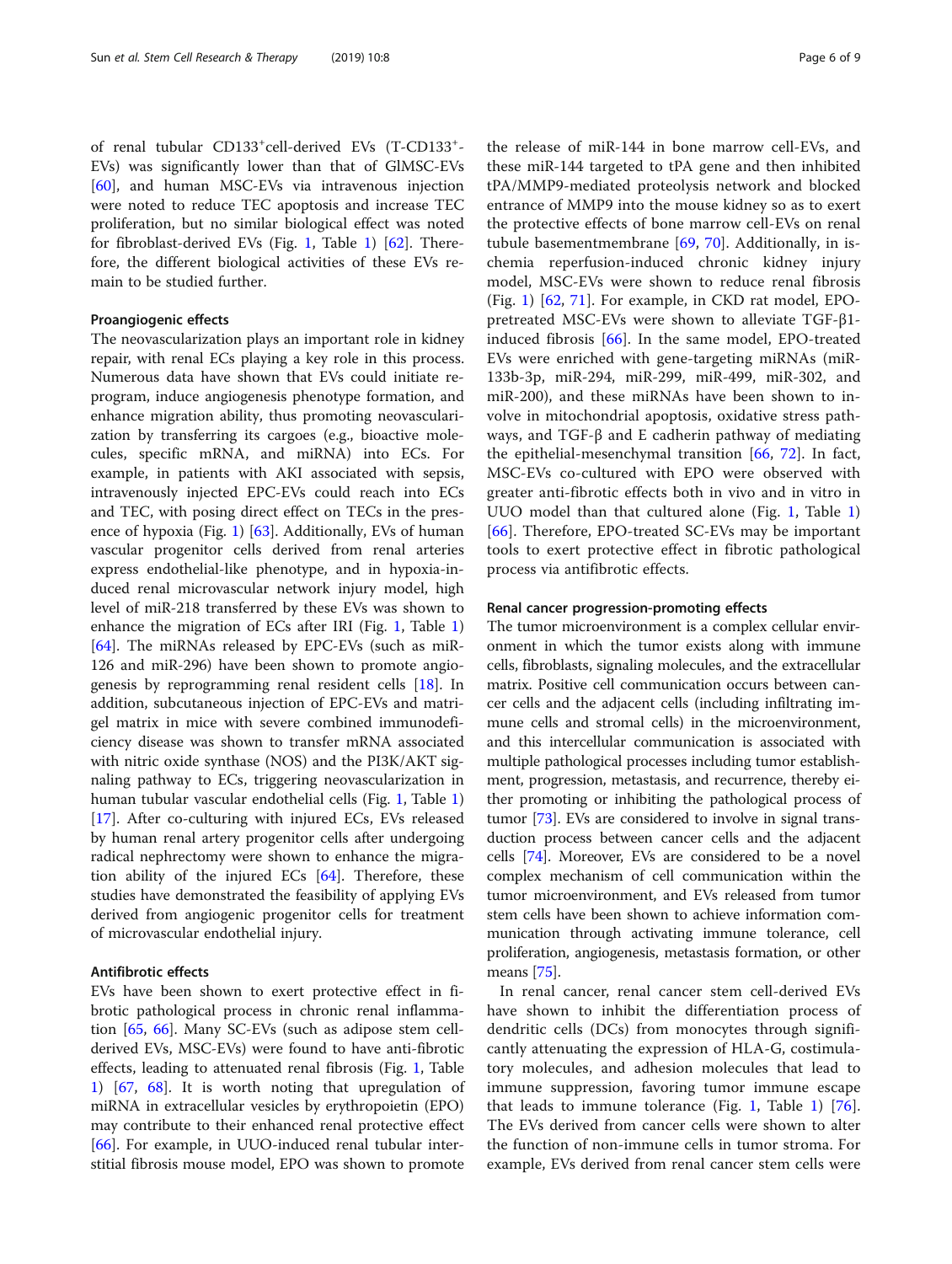<span id="page-6-0"></span>shown to induce a pro-tumorigenic phenotype on the surface of MSCs in microenvironment and increase expression of genes associated with matrix remodeling (COL4A3), cell migration (CXCR4, CXCR7), tumor growth (IL-8, osteopontin and myeloperoxidase), and angiogenesis. Importantly, EV-stimulated MSCs showed an enhanced capacity to induce the migration of renal tumor cells and vessel-like formation in vitro and supported tumor development and vascularization in vivo (Fig. [1,](#page-2-0) Table [1\)](#page-3-0) [\[77\]](#page-8-0). Additionally, tumor-initiating stem cell population expressing MSCs' marker (CD105) was present in human renal carcinomas, and these CD105<sup>+</sup> cells revealed the properties of stem cells [[78\]](#page-8-0). The EVs derived from CD105<sup>+</sup> cells contain proangiogenic mRNAs and miRNAs that can trigger angiogenesis and formation of premetastatic niche, change the microenvironment for cancer development, and promote renal cancer progression and lung metastases (Fig. [1](#page-2-0), Table [1](#page-3-0)) [\[79](#page-8-0)]. Therefore, cancer stem cell-derived EVs by engineering may be treatment targets for renal cancer in further studies.

# Prospection

SC-EVs with multiple features are a cellular product from stem cells that make them suitable for clinical therapies in renal diseases. SC-EVs may have many advantages. For example, compared with stem cells, SC-EVs possess the characteristic of lower immunogenicity because they lack the surface antigens on the surface membrane of stem cells. Thus, the injured recipient may accept EVs from different types of stem cells because of low immunogenicity. Moreover, the administration of SC-EVs instead of stem cells might also reduce some of the risks associated with cellular therapy (e.g., cytokine release syndrome, graft-versus-host disease). Thus, the potential advantages of stem cell-derived EV-based applications versus whole stem cell-based applications provide a rationale to develop an EV-based therapy for renal diseases.

To sum up, these above studies have demonstrated the feasibility of applying SC-EVs for kidney diseases. However, there are many challenges for the use of SC-EVs for clinical treatment in renal diseases. Several key issues pertaining to the use of EVs in clinical require further exploration. First, how to keep the activity of SC-EVs in vitro before engraftment in the renal parenchyma? Are cryopreserved SC-EVs as effective as fresh isolated SC-EVs? Second, how to meet the large-scale clinical production requirement of a sufficient quantity of SC-EVs? Third, how to select the approach of SC-EV transplantation into the renal parenchyma from intravenous or intrathecal or intraosseous or local injection? Fourth, how to track SC-EVs in the kidney? Thus, the development of specific tracking tools is required for further detecting the occurrence of SC-EVs. These questions will have to be answered before the widespread application of SC-EV therapy in clinical practice. Overall, the potential of stem cell-derived EVs in applications for renal diseases is highly promising.

#### Abbreviations

AKI: Acute kidney injury; ASC: Adipose stem cells; BMC: Bone marrow cells; BMMSC: Bone marrow-derived mesenchymal stromal cells; BMP-7: Bone morphogenetic protein-7; CKD: Chronic kidney disease; DCs: Dendritic cells; ECFC: Endothelial colony forming cells; ECs: Endothelial cells; EMT: Epithelial– mesenchymal transition; EPC: Endothelial progenitor cells; EVs: Extracellular vesicles; GlMSC: MSCs derived from the glomeruli; HLSC-EV: Human liver stem cell-derived extracellular vesicles; hucECFC: Human umbilical cord blood-derived endothelial cell colony forming cells; hucMSC: Human umbilical cord MSCs; huMSC: Human adult mesenchymal stem cells; hWJMSC: Human Wharton-Jelly MSCs; IRI: Ischemia-reperfusion injury; MSC-CM: Mesenchymal stem cell-derived conditioned medium; NOS: Nitric oxide synthase; RCSC: Renal cancer stem cells; SCID: Severe combined immunodeficient; TEC: Tubular epithelial cells; USC: Urine-derived stem cells; UUO: Unilateral ureteral obstruction

#### Acknowledgements

The authors thank Junying Tian for reviewing and editing.

#### Funding

Not applicable.

# Availability of data and materials

Data sharing is not applicable to this article as no datasets were generated or analyzed during the current study.

#### Authors' contributions

HM prepared the figures. XS, HM, WW, MX, and CW drafted the manuscript. XS and CW edited and revised the manuscript. All authors read and approved the final version of the manuscript.

#### Ethics approval and consent to participate

Not applicable.

#### Consent for publication

Not applicable.

#### Competing interests

The authors declare that they have no competing interests.

# Publisher's Note

Springer Nature remains neutral with regard to jurisdictional claims in published maps and institutional affiliations.

#### Published online: 08 January 2019

#### References

- 1. James M, Bouchard J, Ho J, Klarenbach S, LaFrance JP, Rigatto C, Wald R, Zappitelli M, Pannu N. Canadian Society of Nephrology commentary on the 2012 KDIGO clinical practice guideline for acute kidney injury. Am J Kidney Dis. 2013;61(5):673–85.
- 2. Anand S, Thomas B, Remuzzi G, Riella M, Nahas ME, Naicker S, Dirks J. Kidney Disease. In: Prabhakaran D, Anand S, Gaziano TA, Mbanya JC, Wu Y, Nugent R, editors. Cardiovascular, respiratory, and related disorders. 3rd ed. Washington (DC): The International Bank for Reconstruction and Development/The World Bank; 2017. Chapter 13.
- 3. Cantaluppi V, Biancone L, Quercia A, Deregibus MC, Segoloni G, Camussi G. Rationale of mesenchymal stem cell therapy in kidney injury. Am J Kidney Dis. 2013;61(2):300–9.
- 4. de Almeida DC, Donizetti-Oliveira C, Barbosa-Costa P, Origassa CS, Câmara NO. In search of mechanisms associated with mesenchymal stem cell-based therapies for acute kidney injury. Clin Biochem Rev. 2013;34(3):131–44.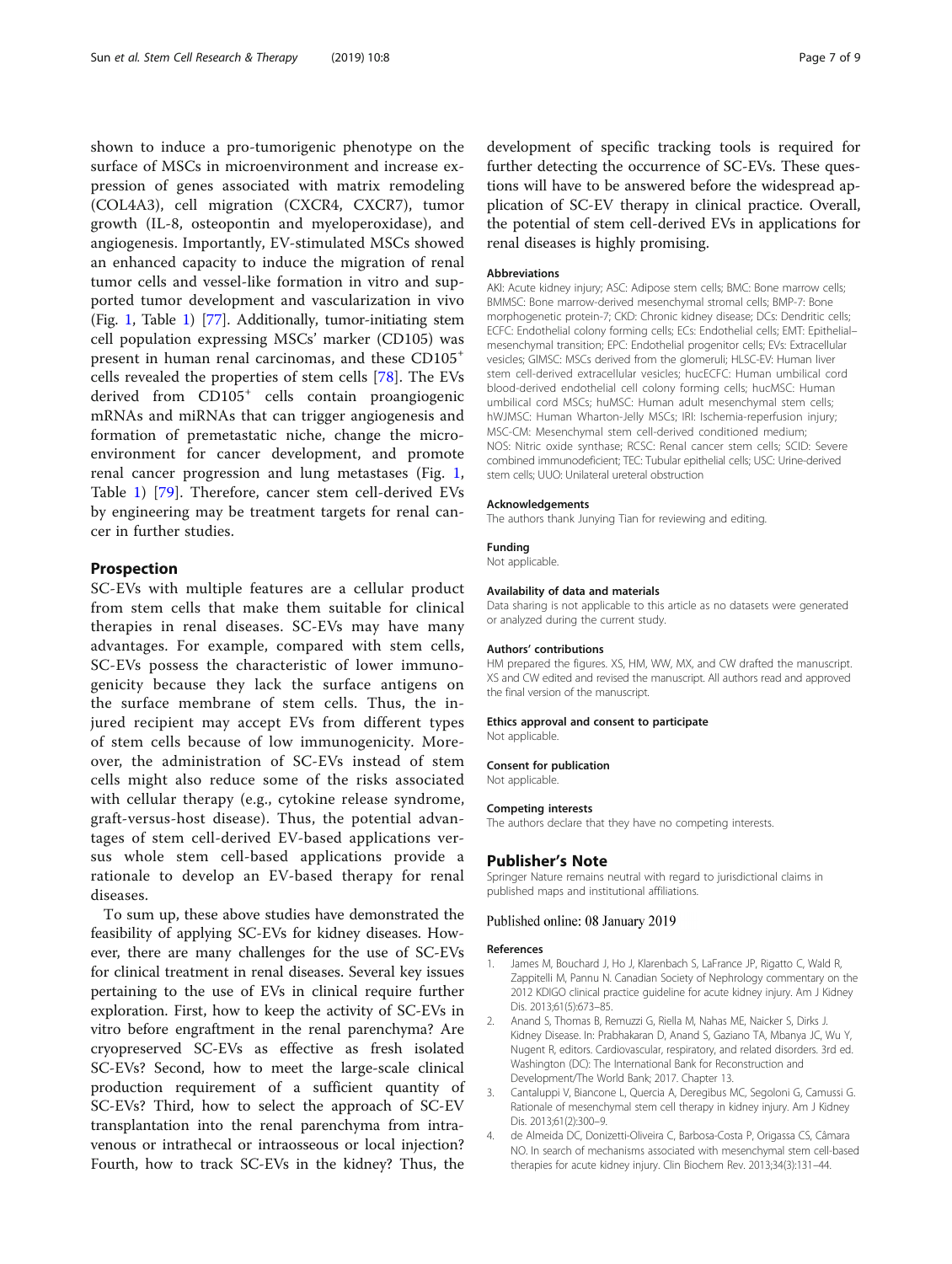- <span id="page-7-0"></span>5. Rossol-Allison J, Ward CJ. Exosomes to the rescue. J Am Soc Nephrol. 2015; 26(10):2303–4.
- 6. Phinney DG, Prockop DJ. Concise review: mesenchymal stem/multipotent stromal cells: the state of transdifferentiation and modes of tissue repair- current views. Stem cells (Dayton, Ohio). 2007;25(11):2896–902.
- 7. Caplan AI, Dennis JE. Mesenchymal stem cells as trophic mediators. J Cell Biochem. 2006;98(5):1076–84.
- 8. Humphreys BD, Valerius MT, Kobayashi A, Mugford JW, Soeung S, Duffield JS, McMahon AP, Bonventre JV. Intrinsic epithelial cells repair the kidney after injury. Cell Stem Cell. 2008;2(3):284–91.
- Bi B, Schmitt R, Israilova M, Nishio H, Cantley LG. Stromal cells protect against acute tubular injury via an endocrine effect. J Am Soc Nephrol. 2007;18(9):2486–96.
- 10. Li L, Zhang S, Zhang Y, Yu B, Xu Y, Guan Z. Paracrine action mediate the antifibrotic effect of transplanted mesenchymal stem cells in a rat model of global heart failure. Mol Biol Rep. 2009;36(4):725–31.
- 11. Herrera MB, Bussolati B, Bruno S, Morando L, Mauriello-Romanazzi G, Sanavio F, Stamenkovic I, Biancone L, Camussi G. Exogenous mesenchymal stem cells localize to the kidney by means of CD44 following acute tubular injury. Kidney Int. 2007;72(4):430–41.
- 12. Togel F, Hu Z, Weiss K, Isaac J, Lange C, Westenfelder C. Administered mesenchymal stem cells protect against ischemic acute renal failure through differentiation-independent mechanisms. Am J Physiol Renal Physiol. 2005;289(1):F31–42.
- 13. Anthony DF, Shiels PG. Exploiting paracrine mechanisms of tissue regeneration to repair damaged organs. Transplantation Res. 2013;2(1):10.
- 14. Bruno S, Grange C, Deregibus MC, Calogero RA, Saviozzi S, Collino F, Morando L, Busca A, Falda M, Bussolati B, et al. Mesenchymal stem cellderived microvesicles protect against acute tubular injury. J Am Soc Nephrol. 2009;20(5):1053–67.
- 15. Turturici G, Tinnirello R, Sconzo G, Geraci F. Extracellular membrane vesicles as a mechanism of cell-to-cell communication: advantages and disadvantages. Am J Physiol Cell Physiol. 2014;306(7):C621–33.
- 16. Ratajczak J, Miekus K, Kucia M, Zhang J, Reca R, Dvorak P, Ratajczak MZ. Embryonic stem cell-derived microvesicles reprogram hematopoietic progenitors: evidence for horizontal transfer of mRNA and protein delivery. Leukemia. 2006;20(5):847–56.
- 17. Deregibus MC, Cantaluppi V, Calogero R, Lo Iacono M, Tetta C, Biancone L, Bruno S, Bussolati B, Camussi G. Endothelial progenitor cell derived microvesicles activate an angiogenic program in endothelial cells by a horizontal transfer of mRNA. Blood. 2007;110(7):2440–8.
- 18. Cantaluppi V, Gatti S, Medica D, Figliolini F, Bruno S, Deregibus MC, Sordi A, Biancone L, Tetta C, Camussi G. Microvesicles derived from endothelial progenitor cells protect the kidney from ischemia-reperfusion injury by microRNA-dependent reprogramming of resident renal cells. Kidney Int. 2012;82(4):412–27.
- 19. Ishibe S, Cantley LG. Epithelial-mesenchymal-epithelial cycling in kidney repair. Curr Opin Nephrol Hypertens. 2008;17(4):379–85.
- 20. Camussi G, Deregibus MC, Cantaluppi V. Role of stem-cell-derived microvesicles in the paracrine action of stem cells. Biochem Soc Trans. 2013; 41(1):283–7.
- 21. Burrello J, Monticone S, Gai C, Gomez Y, Kholia S, Camussi G. Stem cellderived extracellular vesicles and immune-modulation. Front Cell Dev Biol. 2016;4:83.
- 22. Xia P, Wang S, Ye B, Du Y, Huang G, Zhu P, Fan Z. Sox2 functions as a sequence-specific DNA sensor in neutrophils to initiate innate immunity against microbial infection. Nat Immunol. 2015;16(4):366–75.
- 23. Hu GW, Li Q, Niu X, Hu B, Liu J, Zhou SM, Guo SC, Lang HL, Zhang CQ, Wang Y, et al. Exosomes secreted by human-induced pluripotent stem cellderived mesenchymal stem cells attenuate limb ischemia by promoting angiogenesis in mice. Stem Cell Res Ther. 2015;6:10.
- 24. Blazquez R, Sanchez-Margallo FM, de la Rosa O, Dalemans W, Alvarez V, Tarazona R, Casado JG. Immunomodulatory potential of human adipose mesenchymal stem cells derived exosomes on in vitro stimulated T cells. Front Immunol. 2014;5:556.
- 25. Cossetti C, Iraci N, Mercer TR, Leonardi T, Alpi E, Drago D, Alfaro-Cervello C, Saini HK, Davis MP, Schaeffer J, et al. Extracellular vesicles from neural stem cells transfer IFN-gamma via Ifngr1 to activate Stat1 signaling in target cells. Mol Cell. 2014;56(2):193–204.
- 26. Favaro E, Carpanetto A, Lamorte S, Fusco A, Caorsi C, Deregibus MC, Bruno S, Amoroso A, Giovarelli M, Porta M, et al. Human mesenchymal stem cell-

derived microvesicles modulate T cell response to islet antigen glutamic acid decarboxylase in patients with type 1 diabetes. Diabetologia. 2014; 57(8):1664–73.

- 27. Del Fattore A, Luciano R, Pascucci L, Goffredo BM, Giorda E, Scapaticci M, Fierabracci A, Muraca M. Immunoregulatory effects of mesenchymal stem cell-derived extracellular vesicles on T lymphocytes. Cell Transplant. 2015; 24(12):2615–27.
- 28. Conforti A, Scarsella M, Starc N, Giorda E, Biagini S, Proia A, Carsetti R, Locatelli F, Bernardo ME. Microvescicles derived from mesenchymal stromal cells are not as effective as their cellular counterpart in the ability to modulate immune responses in vitro. Stem Cells Dev. 2014;23(21):2591–9.
- 29. Zhang B, Yin Y, Lai RC, Tan SS, Choo AB, Lim SK. Mesenchymal stem cells secrete immunologically active exosomes. Stem Cells Dev. 2014;23(11): 1233–44.
- 30. Gu S, Zhang W, Chen J, Ma R, Xiao X, Ma X, Yao Z, Chen Y. EPC-derived microvesicles protect cardiomyocytes from Ang II-induced hypertrophy and apoptosis. PLoS One. 2014;9(1):e85396.
- 31. Ranghino A, Cantaluppi V, Grange C, Vitillo L, Fop F, Biancone L, Deregibus MC, Tetta C, Segoloni GP, Camussi G. Endothelial progenitor cell-derived microvesicles improve neovascularization in a murine model of hindlimb ischemia. Int J Immunopathol Pharmacol. 2012;25(1):75–85.
- 32. Chen L, Wang Y, Pan Y, Zhang L, Shen C, Qin G, Ashraf M, Weintraub N, Ma G, Tang Y. Cardiac progenitor-derived exosomes protect ischemic myocardium from acute ischemia/reperfusion injury. Biochem Biophys Res Commun. 2013;431(3):566–71.
- 33. Ibrahim Ahmed G-E, Cheng K, Marbán E. Exosomes as critical agents of cardiac regeneration triggered by cell therapy. Stem Cell Reports2(5):606–19.
- 34. Fang S, Xu C, Zhang Y, Xue C, Yang C, Bi H, Qian X, Wu M, Ji K, Zhao Y, et al. Umbilical cord-derived mesenchymal stem cell-derived exosomal MicroRNAs suppress myofibroblast differentiation by inhibiting the transforming growth factor-beta/SMAD2 pathway during wound healing. Stem Cells Transl Med. 2016;5(10):1425–39.
- 35. Peired AJ, Sisti A, Romagnani P. Mesenchymal stem cell-based therapy for kidney disease: a review of clinical evidence. Stem Cells Int. 2016;2016: 4798639.
- 36. Cantaluppi V, Medica D, Mannari C, Stiaccini G, Figliolini F, Dellepiane S, Quercia AD, Migliori M, Panichi V, Giovannini L, et al. Endothelial progenitor cell-derived extracellular vesicles protect from complement-mediated mesangial injury in experimental anti-Thy1.1 glomerulonephritis. Nephrol Dial Transplant. 2015;30(3):410–22.
- 37. Shen B, Liu J, Zhang F, Wang Y, Qin Y, Zhou Z, Qiu J, Fan Y. CCR2 Positive exosome released by mesenchymal stem cells suppresses macrophage functions and alleviates ischemia/reperfusion-induced renal injury. Stem Cells Int 2016;2016:1240301.
- 38. Zou X, Gu D, Zhang G, Zhong L, Cheng Z, Liu G, Zhu YNK. Cell regulatory property is involved in the protective role of MSC-derived extracellular vesicles in renal ischemic reperfusion injury. Hum Gene Ther. 2016;27(11): 926–35.
- 39. Feigerlová E, Battaglia-Hsu SF, Hauet T, Guéant JL. Extracellular vesicles as immune mediators in response to kidney injury. Am J Physiol Renal Physiol. 2018;314(1):F9–F21.
- 40. Wang B, Jia H, Zhang B, Wang J, Ji C, Zhu X, Yan Y, Yin L, Yu J, Qian H, et al. Pre-incubation with hucMSC-exosomes prevents cisplatin-induced nephrotoxicity by activating autophagy. Stem Cell Res Ther. 2017;8(1):75.
- 41. Koch M, Lemke A, Lange C. Extracellular vesicles from MSC modulate the immune response to renal allografts in a MHC disparate rat model. Stem Cells Int. 2015;2015:486141.
- 42. Togel F, Isaac J, Westenfelder C. Hematopoietic stem cell mobilizationassociated granulocytosis severely worsens acute renal failure. J Am Soc Nephrol. 2004;15(5):1261–7.
- 43. Zou X, Zhang G, Cheng Z, Yin D, Du T, Ju G, Miao S, Liu G, Lu M, Zhu Y. Microvesicles derived from human Wharton's Jelly mesenchymal stromal cells ameliorate renal ischemia-reperfusion injury in rats by suppressing CX3CL1. Stem Cell Res Ther. 2014;5(2):40.
- 44. Oh DJ, Dursun B, He Z, Lu L, Hoke TS, Ljubanovic D, Faubel S, Edelstein CL. Fractalkine receptor (CX3CR1) inhibition is protective against ischemic acute renal failure in mice. Am J Physiol Renal Physiol. 2008;294(1):F264–71.
- 45. van Koppen A, Joles JA, van Balkom BW, Lim SK, de Kleijn D, Giles RH, Verhaar MC. Human embryonic mesenchymal stem cell-derived conditioned medium rescues kidney function in rats with established chronic kidney disease. PLoS One. 2012;7(6):e38746.